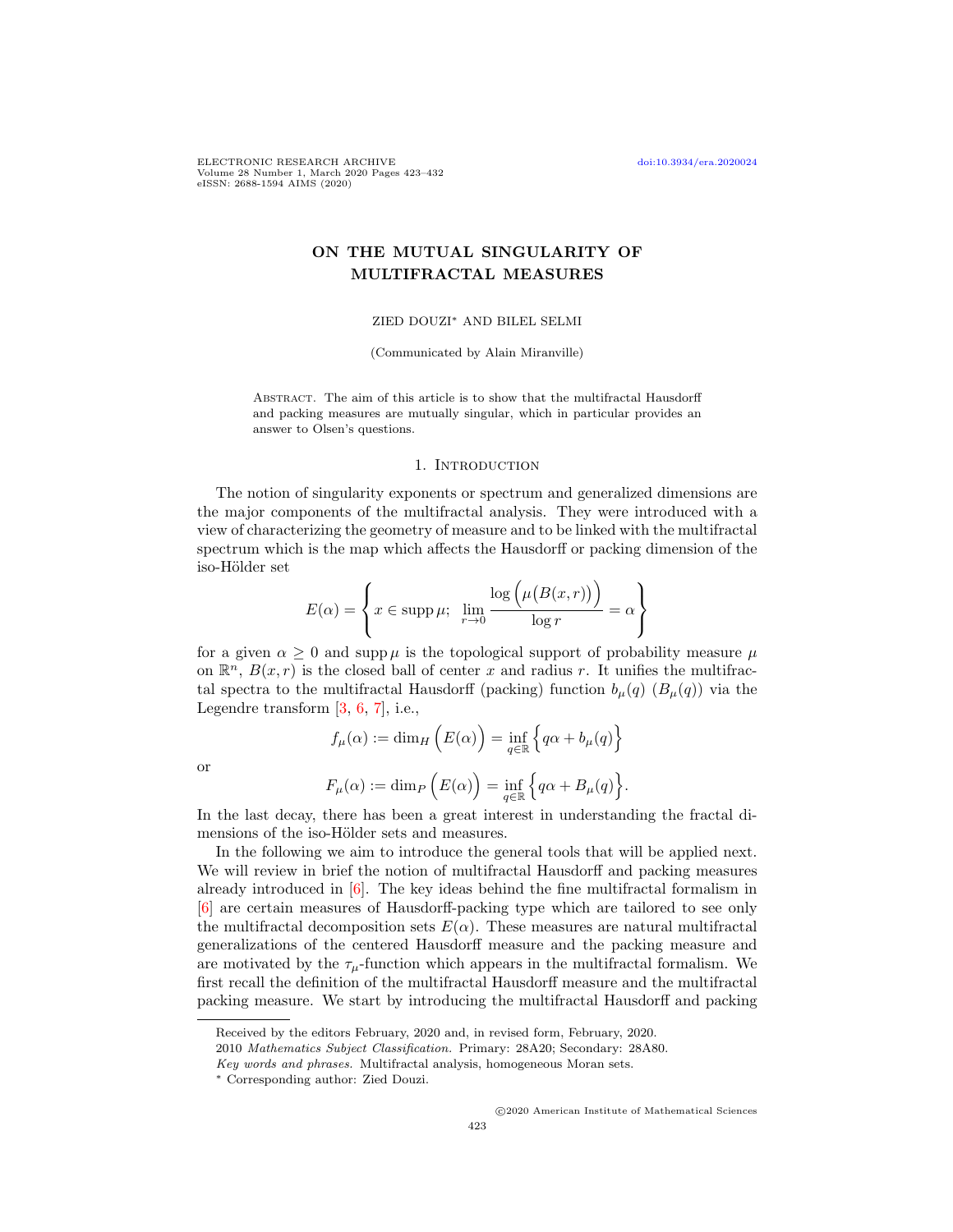measures. Let  $\mu$  be a compactly supported probability measure on  $\mathbb{R}^n$ . For  $q, t \in \mathbb{R}$ ,  $E \subseteq \mathbb{R}^n$  and  $\delta > 0$ , we define

$$
\overline{\mathscr{P}}_{\mu,\delta}^{q,t}(E) = \sup \left\{ \sum_{i} \mu \big( B(x_i, r_i) \big)^q \big( 2r_i \big)^t \right\}, \quad E \neq \emptyset,
$$

where the supremum is taken over all centered  $\delta$ -packing of E.

Moreover we can set  $\overline{\mathscr{P}}_{\mu,\delta}^{q,t}(\emptyset) = 0$ . The packing pre-measure is then given by

$$
\overline{\mathscr{P}}_{\mu}^{q,t}(E) = \inf_{\delta > 0} \overline{\mathscr{P}}_{\mu,\delta}^{q,t}(E).
$$

In a similar way, we define

$$
\overline{\mathscr{H}}_{\mu,\delta}^{q,t}(E) = \inf \left\{ \sum_{i} \mu(B(x_i,r_i))^q (2r_i)^t \right\}, \quad E \neq \emptyset,
$$

where the infinimum is taken over all centered  $\delta$ -covering of E.

Moreover we can set  $\overline{\mathscr{H}}_{\mu,\delta}^{q,t}(\emptyset) = 0$ . The Hausdorff pre-measure is defined by

$$
\overline{\mathscr{H}}_{\mu}^{q,t}(E) = \sup_{\delta > 0} \overline{\mathscr{H}}_{\mu,\delta}^{q,t}(E).
$$

Especially, we have the conventions  $0^q = \infty$  for  $q \leq 0$  and  $0^q = 0$  for  $q > 0$ .

 $\overline{\mathscr{H}}_{\mu}^{q,t}$  $\overline{\mathscr{P}}_{\mu}^{q,t}$  is  $\sigma$ -subadditive but not increasing and  $\overline{\mathscr{P}}_{\mu}^{q,t}$  $_{\mu}^{\mathbf{q},\mathbf{v}}$  is increasing but not  $\sigma$ subadditive. That's why Olsen introduced the following modifications on the multifractal Hausdorff and packing measures  $\mathscr{H}_{\mu}^{q,t}$  and  $\mathscr{P}_{\mu}^{q,t}$ ,

$$
\mathcal{H}_{\mu}^{q,t}(E) = \sup_{F \subseteq E} \overline{\mathcal{H}}_{\mu}^{q,t}(F) \quad \text{and} \quad \mathcal{P}_{\mu}^{q,t}(E) = \inf_{E \subseteq \bigcup_{i} E_{i}} \sum_{i} \overline{\mathcal{P}}_{\mu}^{q,t}(E_{i}).
$$

In follows that  $\mathcal{H}_{\mu}^{q,t}$  and  $\mathcal{P}_{\mu}^{q,t}$  are metric outer measures and thus measures on the Borel family of subsets of  $\mathbb{R}^n$ . An important feature of the Hausdorff and packing measures is that  $\mathscr{P}_{\mu}^{q,t} \leq \overline{\mathscr{P}}_{\mu}^{q,t}$  $\mu^{q,t}$ . Moreover, there exists an integer  $\xi \in \mathbb{N}$ , such that  $\mathcal{H}_{\mu}^{q,t} \leq \xi \mathcal{P}_{\mu}^{q,t}$ . The measure  $\mathcal{H}_{\mu}^{q,t}$  is a multifractal generalization of the centered Hausdorff measure, whereas  $\mathscr{P}_{\mu}^{q,t}$  is a multifractal generalization of the packing measure. In fact, it is easily seen that if  $t \geq 0$ , then  $\mathscr{H}_{\mu}^{0,t} = \mathscr{H}^t$  and  $\mathscr{P}_{\mu}^{0,t} = \mathscr{P}^{t}$ , where  $\mathscr{H}^{t}$  denotes the t-dimensional centered Hausdorff measure and  $\mathscr{P}^t$  denotes the t-dimensional packing measure.

The measures  $\mathscr{H}_{\mu}^{q,t}$  and  $\mathscr{P}_{\mu}^{q,t}$  and the pre-measure  $\overline{\mathscr{P}}_{\mu}^{q,t}$  assign in the usual way a multifractal dimension to each subset E of  $\mathbb{R}^n$ . They are respectively denoted by  $b^q_\mu(E)$ ,  $B^q_\mu(E)$  and  $\Lambda^q_\mu(E)$  and satisfy

$$
b^q_\mu(E) = \inf \Big\{ t \in \mathbb{R}; \quad \mathcal{H}^{q,t}_\mu(E) = 0 \Big\}, \quad B^q_\mu(E) = \inf \Big\{ t \in \mathbb{R}; \quad \mathcal{P}^{q,t}_\mu(E) = 0 \Big\},
$$
  

$$
\Lambda^q_\mu(E) = \inf \Big\{ t \in \mathbb{R}; \quad \overline{\mathcal{P}}^{q,t}_\mu(E) = 0 \Big\}.
$$

The number  $b_{\mu}^{q}(E)$  is an obvious multifractal analogue of the Hausdorff dimension  $\dim_H(E)$  of E whereas  $B^q_\mu(E)$  and  $\Lambda^q_\mu(E)$  are obvious multifractal analogues of the packing dimension dim $_P (E)$  and the pre-packing dimension  $\Delta(E)$  of E respectively. In fact, it follows immediately from the definitions that

$$
\dim_H(E) = b^0_\mu(E), \quad \dim_P(E) = B^0_\mu(E) \quad \text{and} \quad \Delta(E) = \Lambda^0_\mu(E).
$$

Next, for  $q \in \mathbb{R}$ , we define the separator functions  $b_{\mu}$ ,  $B_{\mu}$  and  $\Lambda_{\mu}$  by  $b_{\mu}(q) = b_{\mu}^{q}(\text{supp }\mu), \quad B_{\mu}(q) = B_{\mu}^{q}(\text{supp }\mu) \text{ and } \Lambda_{\mu}(q) = \Lambda_{\mu}^{q}(\text{supp }\mu).$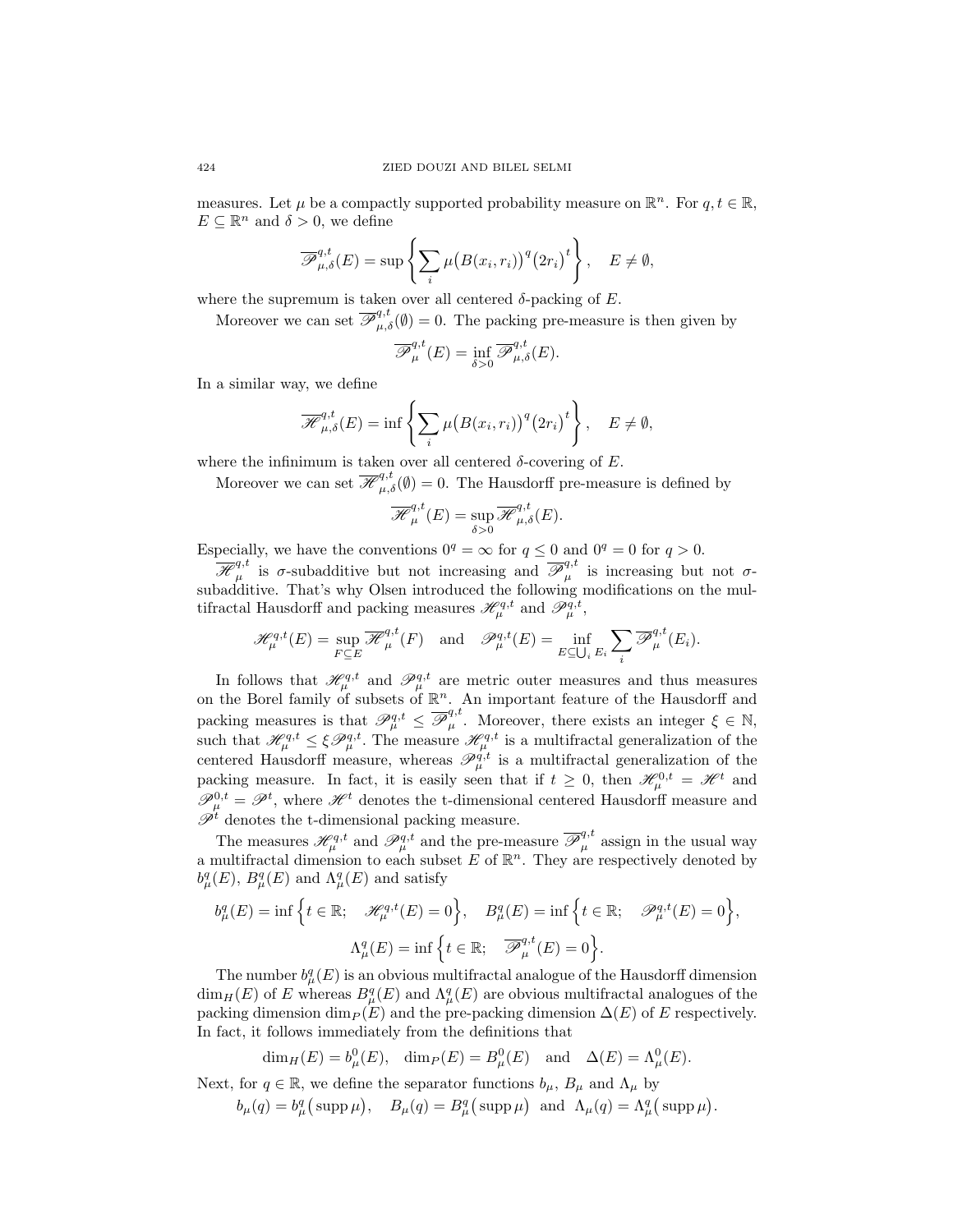It is well known that the functions  $b_{\mu}$ ,  $B_{\mu}$  and  $\Lambda_{\mu}$  are decreasing and  $B_{\mu}$ ,  $\Lambda_{\mu}$  are convex and satisfying  $b_{\mu} \leq B_{\mu} \leq \Lambda_{\mu}$ .

The multifractal formalism based on the measures  $\mathcal{H}_{\mu}^{q,t}$  and  $\mathcal{P}_{\mu}^{q,t}$  and the dimension functions  $b_{\mu}$ ,  $B_{\mu}$  and  $\Lambda_{\mu}$  provides a natural, unifying and very general multifractal theory which includes all the hitherto introduced multifractal parameters, i.e., the multifractal spectra functions  $f_{\mu}$  and  $F_{\mu}$ , the multifractal box dimensions. The dimension functions  $b_\mu$  and  $B_\mu$  are intimately related to the spectra functions  $f_{\mu}$  and  $F_{\mu}$ , whereas the dimension function  $\Lambda_{\mu}$  is closely related to the upper box spectrum (more precisely, to the upper multifractal box dimension function  $\overline{C}_{\mu}$ , see [\[6,](#page-8-1) Propositions 2.19 and 2.22]).

It should be noted that the interest of mathematicians in singularly continuous measures and probability distributions were fairly weak, which can be explained, on the one hand, by the absence of adequate analytic apparatus for specification and investigation of these measures, and, on the other hand, by a widespread opinion about the absence of applications of these measures. Due to the fractal explosion and a deep connection between the theory of fractals and singular measures, the situation has radically changed in the last years. The multifractal and the fractal analysis allows one to perform a certain classification of these measures. Therefore, Olsen in [\[6,](#page-8-1) Questions 7.1 and 7.2], posed the following two questions: Let  $p, q \in \mathbb{R}$ .

(1) Assume that  $b_{\mu}$  is differentiable at p and q with  $b'_{\mu}(p) \neq b'_{\mu}(q)$ . Then, the following problem remains open:

$$
\mathscr{H}^{p,b_{\mu}(p)}_{\mu}\Big|_{\text{supp }\mu}\perp \mathscr{H}^{q,b_{\mu}(q)}_{\mu}\Big|_{\text{supp }\mu}.
$$

(2) Assume that  $B_{\mu}$  is differentiable at p and q with  $B'_{\mu}(p) \neq B'_{\mu}(q)$ . Then, the following problem remains open:

.

$$
\mathscr{P}_{\mu}^{p,B_{\mu}(p)}\mathop{\perp\hspace{0.05cm}}_{\text{supp}\,\mu}\perp \mathscr{P}_{\mu}^{q,B_{\mu}(q)}\mathop{\perp\hspace{0.05cm}}_{\text{supp}\,\mu}
$$

The aim of this paper is to focus on the above questions relying on these multifractal measures and functions. More precisely, we study the mutual singularity of multifractal Hausdorff and packing measures on the homogeneous Moran sets and this result completely differ to Olsen's main theorems [\[6,](#page-8-1) Theorems 5.1 and 6.1] which are based on graph directed self-similar measures in  $\mathbb{R}^n$  with totally disconnected support, cookie-cutter measures and self-similar measures satisfying the significantly weaker open set condition [\[4,](#page-8-3) [5\]](#page-8-4).

## 2. Main result

Before we set our main result, let us recall the class of homogeneous Moran sets. We denote by  $\{n_k\}_{k>1}$  a sequence of positive integers and  $\{c_k\}_{k>1}$  a sequence of positive numbers satisfying

$$
n_k \ge 2, \quad 0 < c_k < 1, \quad n_k c_k \le 1 \quad \text{ for } k \ge 1.
$$

Let  $D_0 = \emptyset$ , and for any  $k \geq 1$ , set

$$
D_{m,k} = \{(i_m, i_{m+1}, \dots, i_k); \quad 1 \leqslant i_j \leqslant n_j, \quad m \leqslant j \leqslant k\}
$$

and  $D_k = D_{1,k}$ . Define  $D = \begin{bmatrix} \end{bmatrix}$  $k\geqslant 1$  $D_k$ . If  $\sigma = (\sigma_1, \ldots, \sigma_k) \in D_k$ ,  $\tau = (\tau_1, \ldots, \tau_m) \in$  $D_{k+1,m}$ , we denote  $\sigma * \tau = (\sigma_1, \ldots, \sigma_k, \tau_1, \ldots, \tau_m)$ .

**Definition 2.1.** Let J be a closed interval such that  $|J| = 1$ . We say the collection  $\mathscr{F} = \{J_{\sigma}, \sigma \in D\}$  of closed subsets of J fulfills the Moran structure if it satisfies the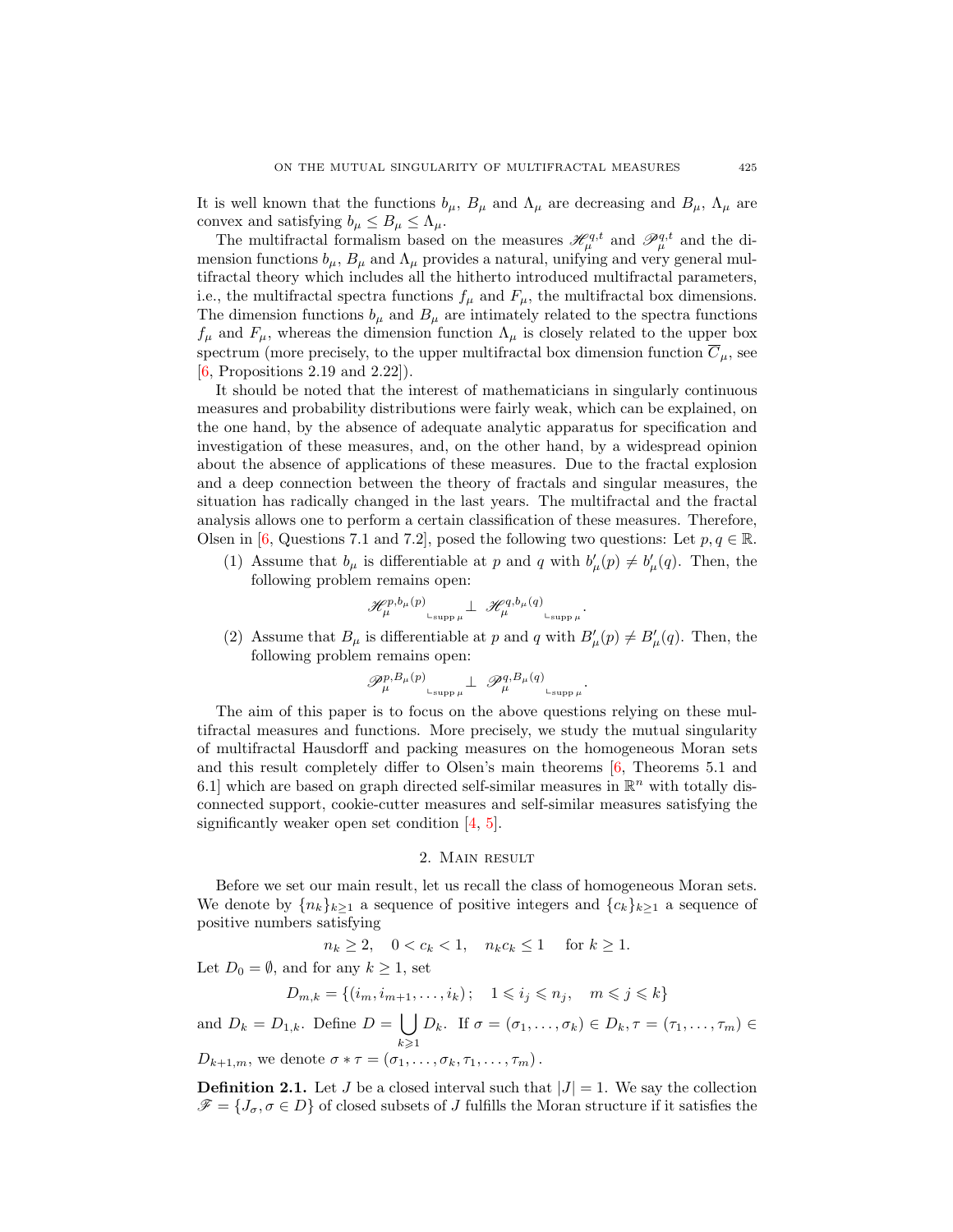following conditions:

(a)  $J_{\emptyset} = J$ .

(b) For all  $k \geq 0$  and  $\sigma \in D_k, J_{\sigma*1}, J_{\sigma*2}, \ldots, J_{\sigma*n_{k+1}}$  are subintervals of  $J_{\sigma}$ , and satisfy that  $J_{\sigma \ast i}^{\circ} \cap J_{\sigma \ast j}^{\circ} = \emptyset$   $(i \neq j)$ , where  $A^{\circ}$  denotes the interior of A.

(c) For any  $k \geq 1, \sigma \in D_{k-1}, c_k = \frac{|J_{\sigma *j}|}{|J_{\sigma *j}|}$  $\frac{J_{\sigma * j}}{|J_{\sigma}|}, \quad 1 \leqslant j \leqslant n_k$  where |A| denotes the diameter of A.

Let  $\mathscr F$  be a collection of closed subintervals of  $J$  having homogeneous Moran structure. The set  $E(\mathscr{F}) = \bigcap$  $k\geqslant 1$  $\mathsf{L}$  $\sigma \in D_k$  $J_{\sigma}$  is called an homogeneous Moran set de-

termined by  $\mathscr{F}$ . It is convenient to denote  $M(J, \{n_k\}, \{c_k\})$  for the collection of homogeneous Moran sets determined by J,  $\{n_k\}$  and  $\{c_k\}$ .

**Remark 1.** If  $\lim_{n\to+\infty} \sup_{\sigma\in D_n}$  $\sup_{\sigma \in D_n} |J_{\sigma}| > 0$ , then E contains interior points. Thus the measure and dimension properties will be trivial. We assume therefore  $\lim_{n\to+\infty} \sup_{\sigma\in D}$  $\sup_{\sigma \in D_n} |J_{\sigma}|$  $= 0.$ 

Let  $A = \{a, b\}$  be a two-letter alphabet, and  $A^*$  the free monoid generated by A. Let F be the homomorphism on  $A^*$ , defined by  $F(a) = ab$  and  $F(b) = a$ . It is easy to see that  $F^{n}(a) = F^{n-1}(a)F^{n-2}(a)$ . We denote by  $|F^{n}(a)|$  the length of the word  $F<sup>n</sup>(a)$ , thus

$$
F^n(a) = s_1 s_2 \cdots s_{|F^n(a)|}, \quad s_i \in A.
$$

Therefore, as  $n \to +\infty$ , we get the infinite sequence

$$
\omega = \lim_{n \to \infty} F^n(a) = s_1 s_2 s_3 \cdots s_n \cdots \in \{a, b\}^{\mathbb{N}}
$$

which is called the Fibonacci sequence. For any  $n \geq 1$ , write  $\omega_n = \omega|_n = s_1 s_2 \cdots s_n$ . We denote by  $|\omega_n|_a$  the number of the occurrence of the letter a in  $\omega_n$ , and  $|\omega_n|_b$ the number of occurrence of b. Then  $|\omega_n|_a + |\omega_n|_b = n$ . It follows from [\[7,](#page-8-2) pp. 143], [\[8,](#page-8-5) pp. 271] that  $\lim_{n \to +\infty} \frac{|\omega_n|_a}{n}$ 

 $\frac{n|a}{n} = \eta$ , where  $\eta^2 + \eta = 1$ . Let  $0 < r_a < \frac{1}{2}$ ,  $0 < r_b < \frac{1}{3}$ ,  $r_a$ ,  $r_b \in \mathbb{R}$ . In the Moran construction above, let

$$
|J| = 1, \quad n_k = \begin{cases} 2, & \text{if } s_k = a \\ 3, & \text{if } s_k = b, \end{cases}
$$
\n
$$
c_{k_j} = c_k = \begin{cases} r_a, & \text{if } s_k = a \\ r_b, & \text{if } s_k = b \end{cases}, \quad 1 \leq j \leq n_k.
$$

Here, we consider a class of homogeneous Moran sets  $E$  witch satisfy a special property called the strong separation condition (SSC), i.e., take  $J_{\sigma} \in \mathscr{F}$ . Let  $J_{\sigma*1}, J_{\sigma*2}, \ldots, J_{\sigma*n_{k+1}}$  be the  $n_{k+1}$  basic intervals of order  $k+1$  contained in  $J_{\sigma}$ arranged from the left to the right, then we assume that for all  $1 \leq i \leq n_{k+1} - 1$ ,  $dist(J_{\sigma \ast i}, J_{\sigma \ast (i+1)}) \geq \Delta_k |J_{\sigma}|$ , where  $(\Delta_k)_k$  is a sequence of positive real numbers, such that  $0 < \Delta = \inf_k \Delta_k < 1$ . Then we construct the homogeneous Moran set relating to the Fibonacci sequence and denote it by  $E := E(\omega) = (J, \{n_k\}, \{c_k\}).$ By the construction of  $E$ , we have

$$
|J_{\sigma}| = r_a^{|\omega_k|_a} r_b^{|\omega_k|_b}, \quad \forall \sigma \in D_k.
$$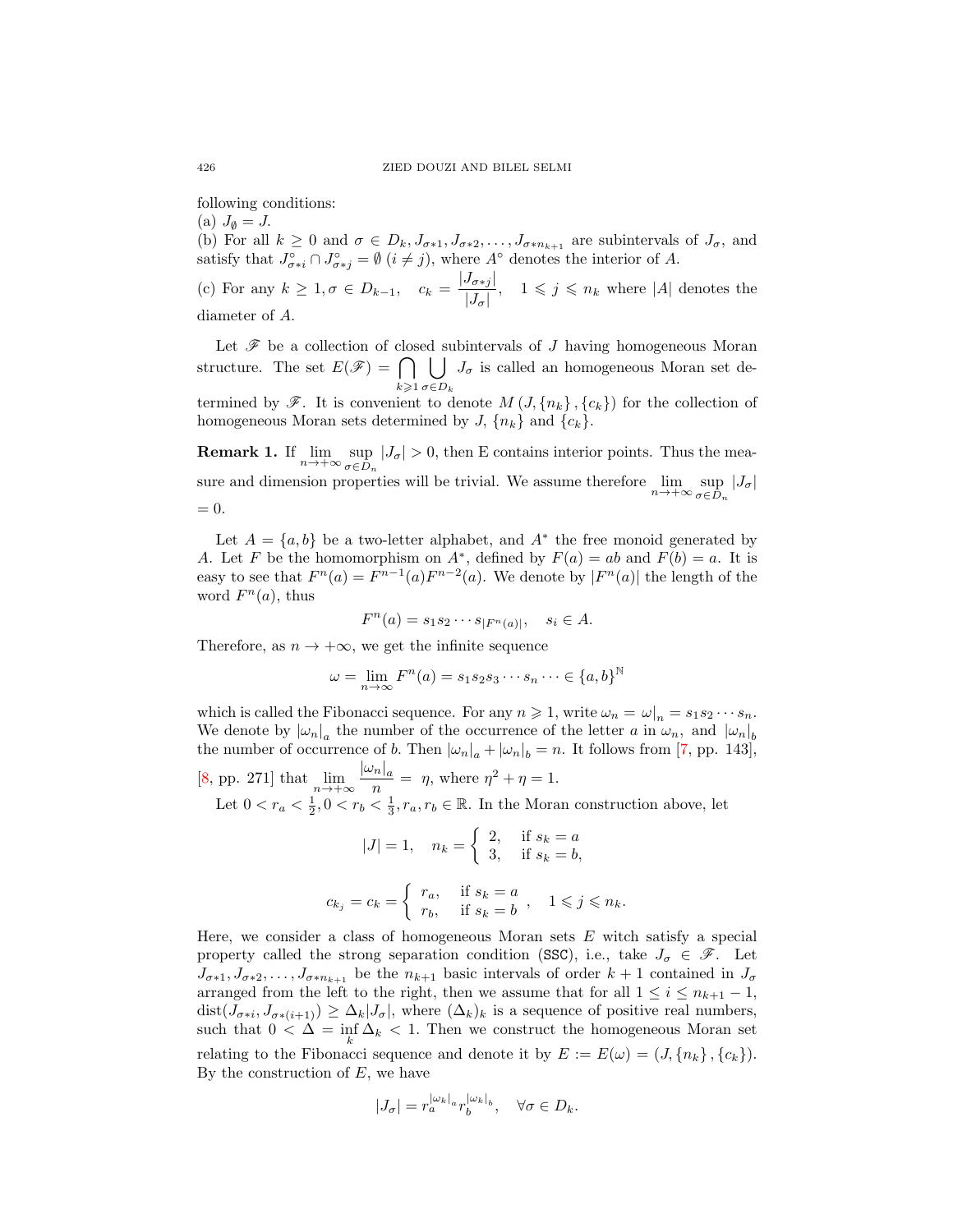Let  $P_a = (P_{a_1}, P_{a_2}), P_b = (P_{b_1}, P_{b_2}, P_{b_3})$  be probability vectors i.e.,  $P_{a_i} >$  $0, P_{b_i} > 0, \text{ and } \sum_{i=1}^{n}$  $i=1$  $P_{a_i}~=~1,\sum^3$  $i=1$  $P_{b_i} = 1$ . For any  $k \geq 1$  and any  $\sigma \in D_k$ , we know  $\sigma = \sigma_1 \sigma_2 \cdots \sigma_k$  where

$$
\sigma_k \in \left\{ \begin{array}{ll} \{1,2\}, & \text{if } s_k = a \\ \{1,2,3\}, & \text{if } s_k = b. \end{array} \right.
$$

For  $\sigma = \sigma_1 \sigma_2 \cdots \sigma_k$ , we define  $\sigma(a)$  as follows: let  $\omega_k = s_1 s_2 \cdots s_k$  and  $e_1 < e_2 <$  $\cdots < e_{|\omega_k|_a}$  be the occurrences of the letter a in  $\omega_k$ , then  $\sigma(a) = \sigma_{e_1} \sigma_{e_2} \cdots \sigma_{e_{|\omega_k|_a}}$ . Similarly, let  $\delta_1 < \delta_2 < \cdots < \delta_{|\omega_k|_b}$  be the occurrences of the letter b in  $\omega_k$ , then  $\sigma(b) = \sigma_{\delta_1} \sigma_{\delta_2} \cdots \sigma_{\delta_{|\omega_k|_b}}.$ 

Let

$$
P_{\sigma(a)} = P_{\sigma_{e_1}} P_{\sigma_{e_2}} \cdots P_{\sigma_{e|\omega_k|_a}} \quad \text{and} \quad P_{\sigma(b)} = P_{\sigma_{\delta_1}} P_{\sigma_{\delta_2}} \cdots P_{\sigma_{\delta|\omega_k|_b}}.
$$

**Obviously** 

$$
\sum_{\sigma \in D_k} P_{\sigma(a)} P_{\sigma(b)} = 1.
$$

Let  $\mu$  be a mass distribution on E, such that for any  $\sigma \in D_k$ ,

σ∈D<sup>k</sup>

$$
\mu\left(J_{\sigma}\right) = P_{\sigma(a)} P_{\sigma(b)}.
$$

Now we define an auxiliary function  $\beta(q)$  as follows: For each  $q \in \mathbb{R}$  and  $k \geq 1$ , there is a unique number  $\beta_k(q)$  such that

$$
\sum_{\sigma \in D_k} \left( P_{\sigma(a)} P_{\sigma(b)} \right)^q \left| J_{\sigma} \right|^{\beta_k(q)} = 1.
$$

By a simple calculation, we get

$$
\beta_k(q) = \frac{-\log\left(\sum_{i=1}^2 P_{a_i}^q\right) - \frac{k - |\omega_k|_a}{|\omega_k|_a} \log\left(\sum_{i=1}^3 P_{b_i}^q\right)}{\log r_a + \frac{k - |\omega_k|_a}{|\omega_k|_a} \log r_b}.
$$

Clearly, for any  $k \geq 1$  we have  $\beta_k(1) = 0$ . Thus  $\beta'_k(q) < 0$  for all q and  $\beta_k(q)$  is a strictly decreasing function. Our auxiliary function is

$$
\beta(q) = \lim_{k \to +\infty} \beta_k(q) = \frac{-\log\left(\sum_{i=1}^2 P_{a_i}^q\right) - \eta \log\left(\sum_{j=1}^3 P_{b_j}^q\right)}{\log r_a + \eta \log r_b},
$$

where  $\eta^2 + \eta = 1$ . The function  $\beta$  is strictly decreasing and differentiable at q,  $\lim_{q \to \pm \infty} \beta(q) = \pm \infty$  and  $\beta(1) = 0$ . Note that in [\[7,](#page-8-2) Theorem B] it is shown that the dimension of the level sets of the local Hölder exponent  $E(-\beta'(q))$  is given by

$$
\dim_H E(-\beta'(q)) = \dim_P E(-\beta'(q)) = -q\beta'(q) + \beta(q).
$$

**Definition 2.2.** Let  $\mu, \nu$  be two Borel probability measures on  $\mathbb{R}^n$ .  $\mu$  and  $\nu$  are said to be mutually singular and we write  $\mu \perp \nu$  if there exists a set  $A \subset \mathbb{R}^n$ , such that

$$
\mu(A) = 0 = \nu(\mathbb{R}^n \setminus A).
$$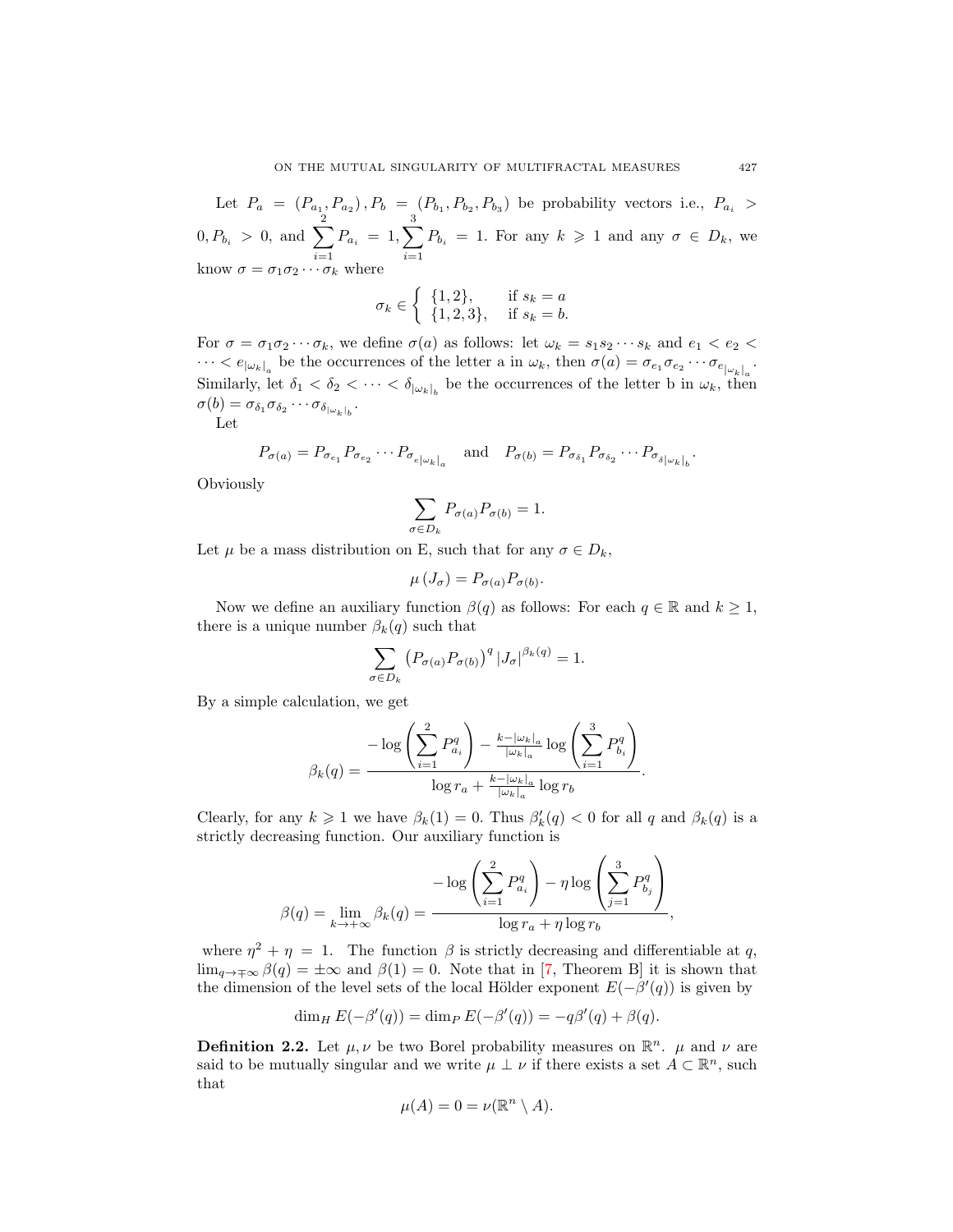In the following we show that the Olsen's multifractal Hausdorff and packing are mutually singular, which in particular provides an answer to Olsen's questions [\[6,](#page-8-1) Questions 7.1 and 7.2].

<span id="page-5-0"></span>**Theorem 2.3.** Suppose that E is a homogeneous Moran set satisfying  $(SSC)$  and  $\mu$  is the Moran measure on E. Then, for all  $p, q \in \mathbb{R}$  where  $\beta'(p) \neq \beta'(q)$  we have

$$
\mathscr{H}_{\mu}^{p,\beta(p)} \perp \mathscr{H}_{\mu}^{q,\beta(q)} \quad \text{ and } \quad \mathscr{P}_{\mu}^{p,\beta(p)} \perp \mathscr{P}_{\mu}^{q,\beta(q)} \quad \text{on } \quad E.
$$

Remark 2. The results of Theorem [2.3](#page-5-0) hold if we replace the multifractal Hausdorff and packing measures by the multifractal Hewitt-Stromberg measures (see [\[1,](#page-8-6) [2\]](#page-8-7) for the precise definitions).

## 3. Proof of the main result

In this section, we give a proof of the main theorem. Given  $q \in \mathbb{R}$ , it follows from [\[7,](#page-8-2) Proposition 3.1] that there exists a probability measure  $\nu_q$  supported by E such that for any  $k \geq 1$  and  $\sigma_0 \in D_k$ ,

$$
\nu_q(J_{\sigma_0}) = \frac{\mu (J_{\sigma_0})^q |J_{\sigma_0}|^{\beta(q)}}{\sum_{\sigma \in D_k} \mu (J_{\sigma})^q |J_{\sigma}|^{\beta(q)}}.
$$

However, in [\[7\]](#page-8-2) it is shown that

<span id="page-5-3"></span>
$$
\limsup_{r \downarrow 0} \frac{\log \mu(B(x,r))}{\log r} = -\beta'(q), \ \nu_q - \text{a.s}
$$

which implies that  $\nu_q(E(-\beta'(q))) = 1$ . We therefore infer that if  $p, q \in \mathbb{R}$  with  $\beta'(p) \neq \beta'(q)$ , then

$$
\nu_p \perp \nu_q.
$$

We now prove the following three claims.

## <span id="page-5-1"></span>Claim 1. We have

$$
0 < \liminf_{k \to +\infty} \sum_{\sigma \in D_k} \mu (J_\sigma)^q |J_\sigma|^{\beta(q)} \leq \limsup_{k \to +\infty} \sum_{\sigma \in D_k} \mu (J_\sigma)^q |J_\sigma|^{\beta(q)} < +\infty.
$$

*Proof of Claim 1*. By a simple calculation, we can get  $\beta(q) - \beta_k(q) = O(\frac{1}{k})$ . Then,

$$
\sum_{\sigma \in D_k} \mu (J_\sigma)^q |J_\sigma|^{\beta(q)} = |J_\sigma|^{\beta(q) - \beta_k(q)} \ge (\min \{r_a, r_b\})^{k(\beta(q) - \beta_k(q))},
$$

which implies that

$$
\liminf_{k \to +\infty} \sum_{\sigma \in D_k} \mu (J_\sigma)^q |J_\sigma|^{\beta(q)} > 0.
$$

The proof of the

$$
\liminf_{k \to +\infty} \sum_{\sigma \in D_k} \mu (J_\sigma)^q |J_\sigma|^{\beta(q)} < +\infty.
$$

is identical to the proof of the statement in the first part and is therefore omitted.  $\Box$ 

<span id="page-5-2"></span>**Claim 2.** There exists a constant  $\underline{K} > 0$  such that for any  $q \in \mathbb{R}$  $\underline{K}\nu_q(E) \leq \mathcal{H}^{q,\beta(q)}_{\mu}(E).$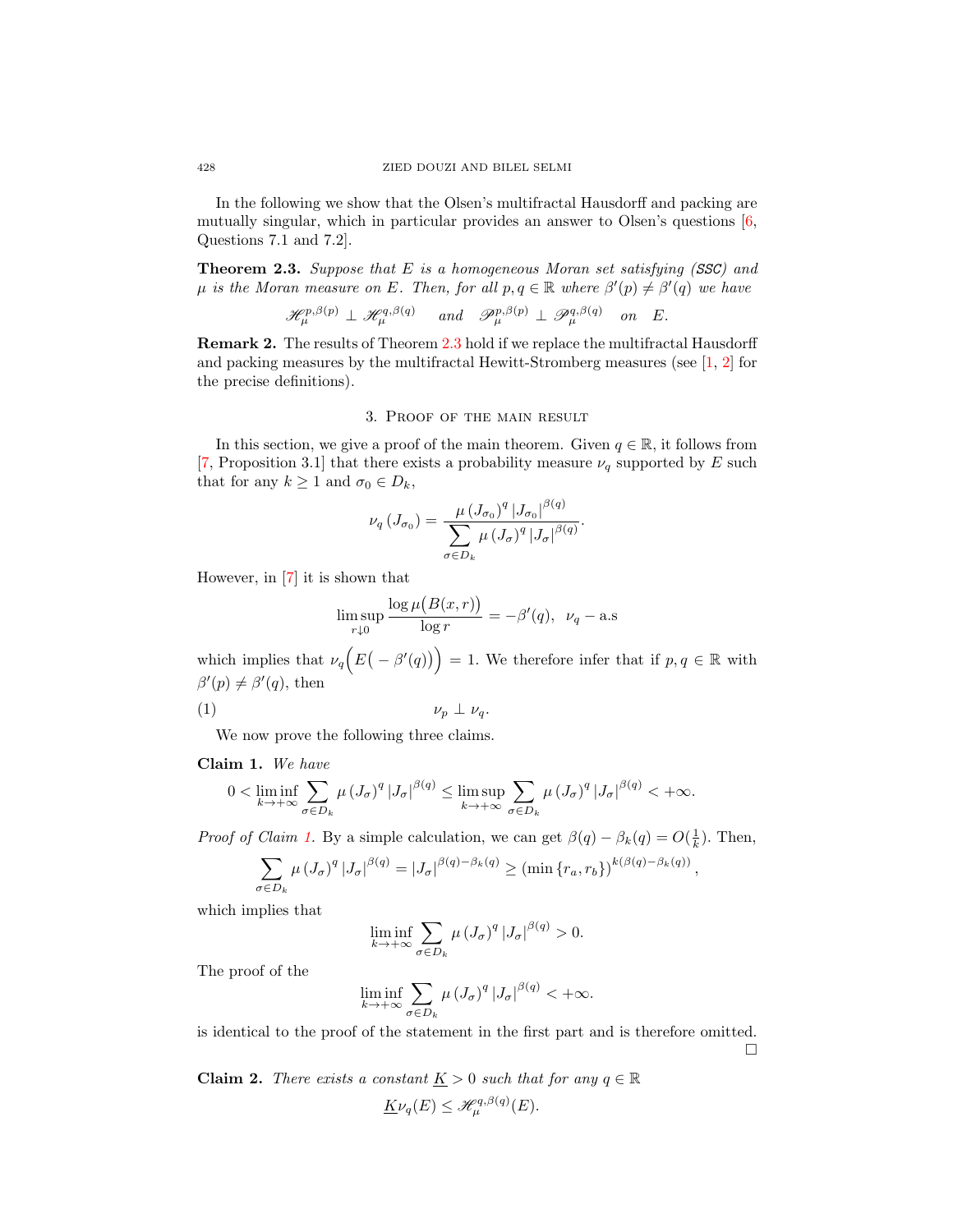*Proof of Claim [2](#page-5-2).* For convenience of presentation let  $J_n(x)$  be the *n*th-level basic set of E containing the point x. Let  $\delta > 0$  and  $(B(x_i, r_i))$ be a centered  $\delta$ covering of E. For each i choose  $\sigma(i) \in D_n$ , for any  $n \geq 1$  such that  $x_i \in J_{\sigma(i)}$ . For each  $i \in \mathbb{N}$  choose  $k_i, \ell_i \in \mathbb{N}$  such that

<span id="page-6-0"></span>
$$
\left|J_{\sigma(i)|k_i+1}\right| \leq r_i < \left|J_{\sigma(i)|k_i}\right| \quad \text{and} \quad \Delta \left|J_{\sigma(i)|\ell_i+1}\right| \leq r_i < \Delta \left|J_{\sigma(i)|\ell_i}\right|,
$$

which implies that

 $J_{\sigma(i)|k_i+1}(x_i) \subseteq B(x_i,r_i)$  and  $E \cap B(x_i,r_i) \subseteq J_{\sigma(i)|\ell_i+1}(x_i)$ . Then we have

<span id="page-6-3"></span>
$$
\nu_q(E) \leq \sum_i \nu_q(B(x_i, r_i))
$$
  
\n
$$
\leq \sum_i \nu_q(J_{\sigma(i)|\ell_i+1}(x_i))
$$
  
\n
$$
= \sum_i \frac{\mu (J_{\sigma(i)|\ell_i+1}(x_i))^q |J_{\sigma(i)|\ell_i+1}(x_i)|^{\beta(q)}}{\sum_{\sigma \in D_{l_i+1}} \mu (J_{\sigma})^q |J_{\sigma}|^{\beta(q)}}
$$
  
\n(3) 
$$
\leq C_1 \sum_i \mu (J_{\sigma(i)|\ell_i+1}(x_i))^q |J_{\sigma(i)|\ell_i+1}(x_i)|^{\beta(q)}.
$$

If  $\beta(q) \geqslant 0$ , then

$$
\left|J_{\sigma(i)|\ell_i+1}\right|^{\beta(q)} \leqslant (2\Delta)^{\beta(q)} (2r_i)^{\beta(q)}.
$$

If  $\beta(q) < 0$ , then

$$
|J_{\sigma(i)|\ell_i+1}| = \begin{cases} r_a |J_{\sigma(i)|\ell_i}|, & s_{\ell_i+1} = a \\ r_b |J_{\sigma(i)|\ell_i}|, & s_{\ell_i+1} = b, \end{cases}
$$

which implies that

$$
\left|J_{\sigma(i)|\ell_{i+1}}\right| \geq \min\left\{r_a, r_b\right\} \cdot \left|J_{\sigma(i)|\ell_i}\right|,
$$

thus we deduce that

$$
2r_i \leq 2\Delta \left| J_{\sigma(i)|\ell_i} \right| \leq \frac{2\Delta}{\min \{r_a, r_b\}} \left| J_{\sigma(i)|\ell_i+1} \right|.
$$

And this gives us

<span id="page-6-4"></span><span id="page-6-1"></span>
$$
\left|J_{\sigma(i)|\ell_i+1}\right|^{\beta(q)} \leqslant \left(\frac{\min\left\{r_a, r_b\right\}}{2\Delta}\right)^{\beta(q)} \left(2r_i\right)^{\beta(q)}.
$$

Which leads to the following inequality

(4) 
$$
\left| J_{\sigma(i)|\ell_i+1} \right|^{\beta(q)} \leq k_1 (2r_i)^{\beta(q)}
$$

where  $k_1$  is a suitable constant. If  $q < 0$ , it follows from [\(2\)](#page-6-0) that

(5) 
$$
\mu \left( J_{\sigma(i)|\ell_i+1}(x_i) \right)^q \leq \mu \left( B\left( x_i, r_i \right) \right)^q
$$

Since the measure  $\mu$  satisfies the doubling condition (see [\[7,](#page-8-2) Proposition 3.2]) then for all  $q \geq 0$ , there exists a constant  $A > 0$  such that

.

<span id="page-6-2"></span>(6) 
$$
\mu\left(J_{\sigma(i)|\ell_i+1}(x_i)\right)^q \leq \left(\frac{\mu\left(B\left(x_i,\frac{r_i}{\Delta}\right)\right)}{\mu\left(B\left(x_i,r_i\right)\right)}\right)^q \mu\left(B\left(x_i,r_i\right)\right)^q \leq A^q \mu\left(B\left(x_i,r_i\right)\right)^q.
$$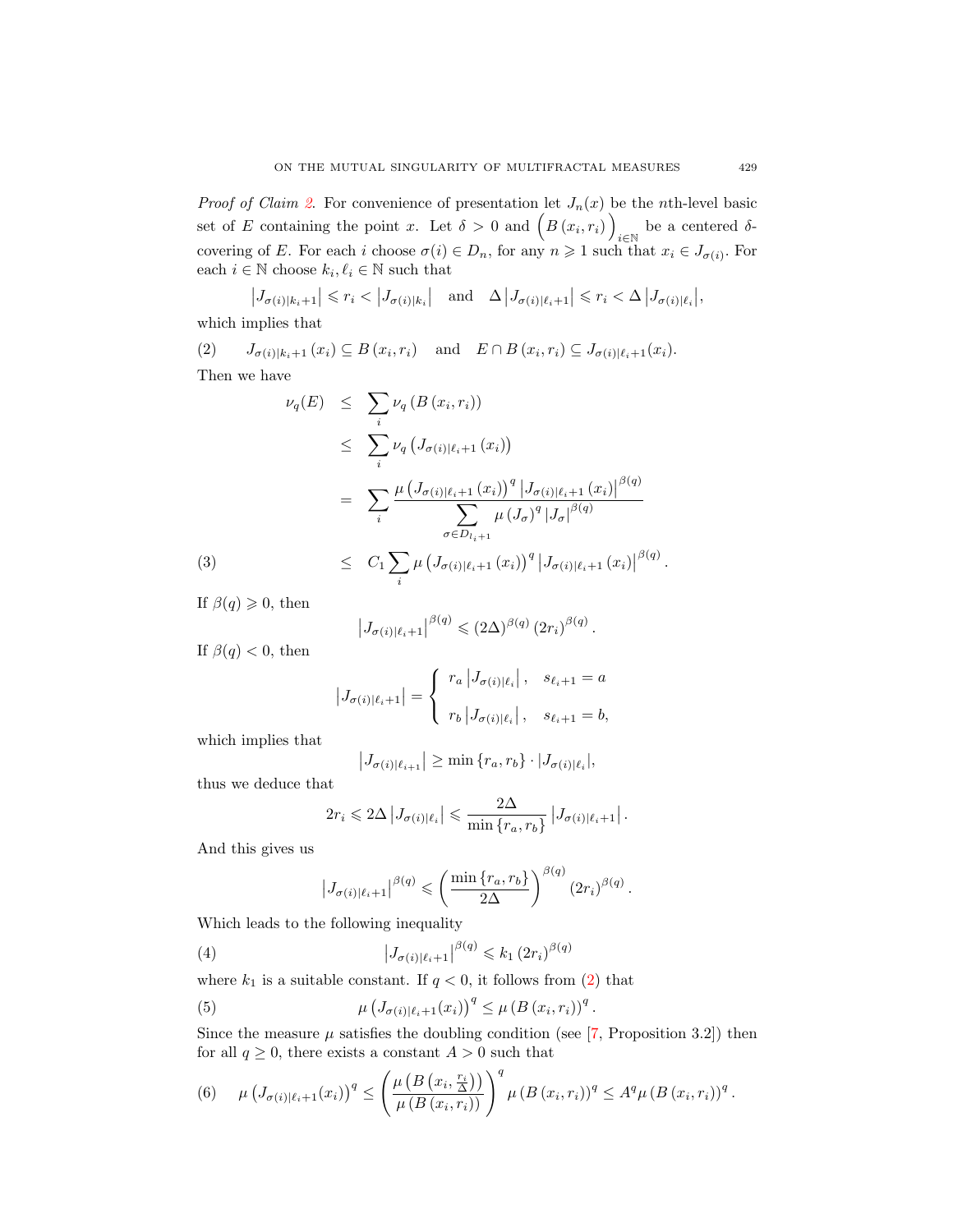It follows from  $(5)$  and  $(6)$  that there exists a constant  $C_2$  such that

(7) 
$$
\mu \left( J_{\sigma(i)|\ell_i+1}(x_i) \right)^q \leq C_2 \mu \left( B(x_i, r_i) \right)^q.
$$

Now combining  $(3)$ ,  $(4)$  and  $(7)$  shows that

<span id="page-7-0"></span>
$$
\nu_q(E) \le k_1 C_1 C_2 \sum_i \mu (B(x_i, r_i))^q (2r_i)^{\beta(q)}.
$$

Finally, this yields

$$
\underline{K}\nu_q(E) \leq \overline{\mathcal{H}}_{\mu,\delta}^{q,\beta(q)}(E) \leq \overline{\mathcal{H}}_{\mu}^{q,\beta(q)}(E) \leq \mathcal{H}_{\mu}^{q,\beta(q)}(E)
$$

where  $\underline{K} = \frac{1}{k_1 C_1 C_2}$ 

<span id="page-7-1"></span>**Claim 3.** There exists a constant  $\overline{K} > 0$  such that for any  $q \in \mathbb{R}$ 

$$
\overline{\mathscr{P}}_{\mu}^{q,\beta(q)}(E) \leq \overline{K}\nu_q(E).
$$

Proof of Claim [3](#page-7-1). Let F be a closed subset E and  $D_{\delta}(F) = \{x \in E \mid \text{dist}(x, F) \leq \delta\}$ δ}. Recall that, if  $\delta \searrow 0$ , then  $D_{\delta}(F) \searrow F$ . So, for all  $\varepsilon > 0$  there exists  $\delta_0$ satisfying

$$
\nu_q\big(D_\delta(F)\big) \le \nu_q(F) + \varepsilon, \qquad \forall \ 0 < \delta < \delta_0.
$$

Let  $(B(x_i, r_i))$ be a centered  $\delta$ -packing of F. For each i choose  $\sigma(i) \in D_n$ , for any  $n \geq 1$  such that  $x_i \in J_{\sigma(i)}$ . For each  $i \in \mathbb{N}$  choose  $k_i, \ell_i \in \mathbb{N}$  such that

$$
\left|J_{\sigma(i)|k_i+1}\right| \leq r_i < \left|J_{\sigma(i)|k_i}\right| \quad \text{and} \quad \Delta \left|J_{\sigma(i)|\ell_i+1}\right| \leq r_i < \Delta \left|J_{\sigma(i)|\ell_i}\right|.
$$

Notice that

$$
J_{\sigma(i)|k_i+1}(x_i) \subseteq B(x_i,r_i) \quad \text{and} \quad E \cap B(x_i,r_i) \subseteq J_{\sigma(i)|\ell_i+1}(x_i).
$$

Using a similar argument as that in Claim [2.](#page-5-2) There exist constants  $K_1, K_2 > 0$ such that

and

$$
(2r_i)^{\beta(q)} \le K_1 |J_{\sigma(i)|k_i+1}|^{\beta(q)}
$$

$$
\mu (B (x_i, r_i))^q \leq K_2 \mu (J_{\sigma(i)|k_i+1}(x_i))^q
$$
,

which implies that

$$
\sum_{i} \mu (B(x_i, r_i))^q (2r_i)^{\beta(q)} \leq K_1 K_2 \sum_{i} \mu (J_{\sigma(i)|k_i+1}(x_i))^q |J_{\sigma(i)|k_i+1}|^{\beta(q)}
$$
\n
$$
\leq K_1 K_2 \sum_{i} \left( \frac{\mu (J_{\sigma(i)|k_i+1}(x_i))^q |J_{\sigma(i)|k_i+1}|^{\beta(q)}}{\sum_{\sigma \in D_{k_i+1}} \mu (J_{\sigma})^q |J_{\sigma}|^{\beta(q)}} \right)
$$
\n
$$
\times \sum_{\sigma \in D_{k_i+1}} \mu (J_{\sigma})^q |J_{\sigma}|^{\beta(q)}
$$
\n
$$
\leq C K_1 K_2 \sum_{i} \nu_q (J_{\sigma(i)|k_i+1}(x_i))
$$
\n
$$
\leq C K_1 K_2 \sum_{i} \nu_q (B(x_i, r_i))
$$
\n
$$
\leq C K_1 K_2 \nu_q (D_{\delta}(F)) \leq C K_1 K_2 (\nu_q(E) + \varepsilon).
$$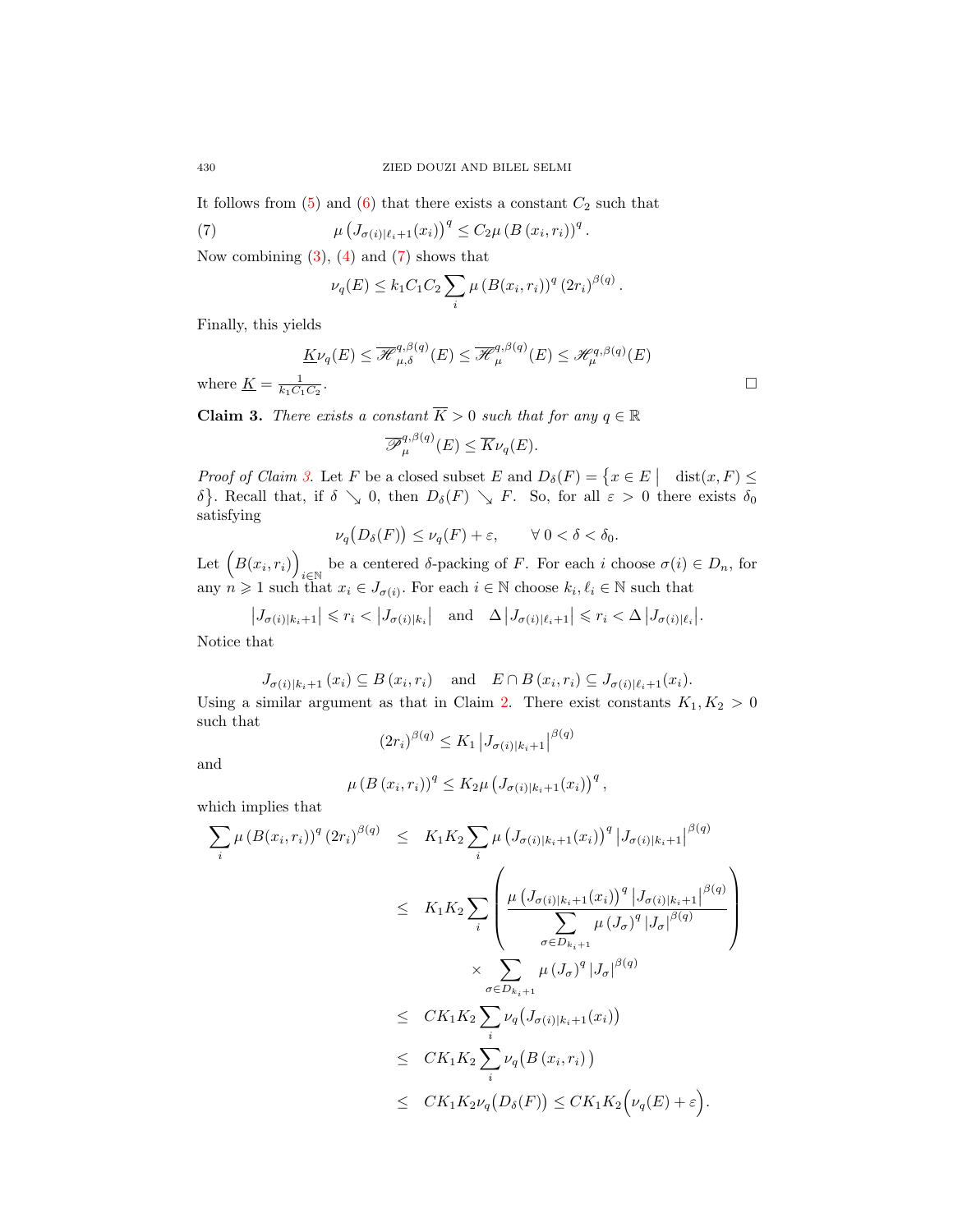Which leads to the following inequality

$$
\overline{\mathscr{P}}_{\mu}^{q,\beta(q)}(F) \leq \overline{K}\left(\nu_q(E) + \varepsilon\right), \quad \text{where} \quad \overline{K} = CK_1K_2.
$$

Tending  $\varepsilon$  to 0 now yields

$$
\overline{\mathscr{P}}_{\mu}^{q,\beta(q)}(E) \leq \overline{K} \nu_q(E).
$$

This complete the proof of Claim [3.](#page-7-1)

*Proof of Theorem [2.3.](#page-5-0)* It follows from Claim [2](#page-5-2) and Claim [3](#page-7-1) and since  $\mu$  satisfies the doubling condition that

$$
\underline{K}\,\nu_q \leq \mathscr{H}^{q,\beta(q)}_{\mu} \leq \mathscr{P}^{q,\beta(q)}_{\mu} \leq \overline{\mathscr{P}}^{q,\beta(q)}_{\mu} \leq \overline{K}\,\nu_q \quad \text{on} \quad E.
$$

Which implies that

$$
\frac{1}{\overline{K}} \mathcal{H}_{\mu}^{q,\beta(q)} \le \nu_q \le \frac{1}{\underline{K}} \mathcal{H}_{\mu}^{q,\beta(q)} \quad \text{on} \quad E
$$

and

$$
\frac{1}{\overline{K}}\,\mathscr{P}_{\mu}^{q,\beta(q)}\leq\nu_{q}\leq\frac{1}{\underline{K}}\,\mathscr{P}_{\mu}^{q,\beta(q)}\quad\text{on}\quad E.
$$

The desired result now follows from  $(1)$ .

**Remark [3](#page-7-1).** It follows from Claim [2](#page-5-2) and Claim 3 and since  $0 < \nu_q(E) \leq 1$  that

$$
b^q_\mu(E) = B^q_\mu(E) = \Lambda^q_\mu(E) = \beta(q), \quad \forall \ q \in \mathbb{R}.
$$

It is also instructive to consider the special case  $q = 0$ . In particular, we have

$$
\dim_H(E) = \dim_P(E) = \Delta(E) = \beta(0) = \frac{-\log 2 - \eta \log 3}{\log r_a + \eta \log r_b},
$$

where  $\eta^2 + \eta = 1$ .

## **ACKNOWLEDGMENTS**

The authors are greatly indebted to the referee for his carefully reading the first submitted version of this paper and giving elaborate comments and valuable suggestions on revision so that the presentation can be greatly improved.

## **REFERENCES**

- <span id="page-8-6"></span>[1] N. Attia and B. Selmi, [Regularities of multifractal Hewitt-Stromberg measures,](http://dx.doi.org/10.4134/CKMS.c180030) Commun. Korean Math. Soc., 34 (2019), 213–230. [MR 3912188](http://www.ams.org/mathscinet-getitem?mr=3912188&return=pdf)
- <span id="page-8-7"></span>[2] N. Attia and B. Selmi, [A multifractal formalism for Hewitt-Stromberg measures,](http://dx.doi.org/10.1007/s12220-019-00302-3) Journal of Geometric Analysis, (2019).
- <span id="page-8-0"></span>[3] F. Ben Nasr, I. Bhouri and Y. Heurteaux, [The validity of the multifractal formalism: results](http://dx.doi.org/10.1006/aima.2001.2025) [and examples,](http://dx.doi.org/10.1006/aima.2001.2025) Adv. in Math, 165 (2002), 264–284. [MR 1887585](http://www.ams.org/mathscinet-getitem?mr=1887585&return=pdf)
- <span id="page-8-3"></span>[4] M. Das, Pointwise Local Dimensions, Ph.D. Thesis, The Ohio State University, 1996. [MR](http://www.ams.org/mathscinet-getitem?mr=2694644&return=pdf) [2694644](http://www.ams.org/mathscinet-getitem?mr=2694644&return=pdf)
- <span id="page-8-4"></span>[5] M. Das, [Hausdorff measures, dimensions and mutual singularity,](http://dx.doi.org/10.1090/S0002-9947-05-04031-6) Trans. Amer. Math. Soc., 357 (2005), 4249–4268. [MR 2156710](http://www.ams.org/mathscinet-getitem?mr=2156710&return=pdf)
- <span id="page-8-1"></span>[6] L. Olsen, [A multifractal formalism,](http://dx.doi.org/10.1006/aima.1995.1066) Adv. in Math., 116 (1995), 82–196. [MR 1361481](http://www.ams.org/mathscinet-getitem?mr=1361481&return=pdf)
- <span id="page-8-2"></span>[7] M. Wu, [The singularity spectrum](http://dx.doi.org/10.1007/s00605-004-0254-3)  $f(\alpha)$  of some Moranfractals, Monatsh Math., 144 (2005), 141–155. [MR 2123961](http://www.ams.org/mathscinet-getitem?mr=2123961&return=pdf)
- <span id="page-8-5"></span>[8] W. Zhiying and W. Zhixiong, Sequences of substitutions and related topics, Adv Math (China)., 18 (1989), 270–293.